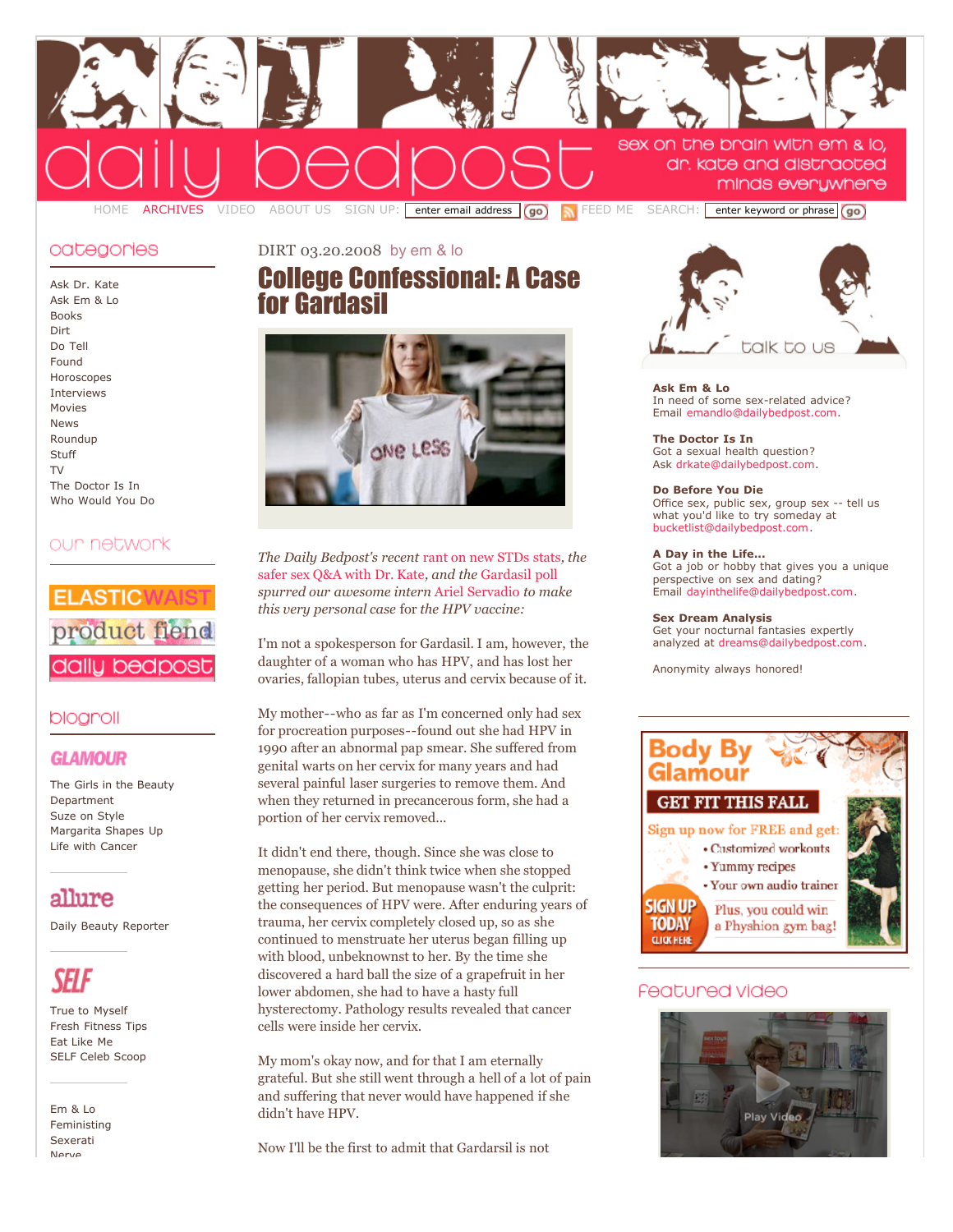[Nerve](http://nerve.com/) [Jezebel](http://www.jezebel.com/)

The [Onion](http://origin.avclub.com/content/) A.V. Club Sex in the Public [Square](http://sexinthepublicsquare.org/) [Broadsheet](http://www.salon.com/mwt/broadsheet/) Jamye [Waxman](http://www.jamyewaxman.com/blog/) Susie [Bright](http://susiebright.blogs.com/) Rachel [Kramer](http://lustylady.blogspot.com/) Bussel [Boinkology](http://www.boinkology.com/) Sexual [Intelligence](http://sexualintelligence.wordpress.com/) Pretty Dumb [Things](http://prettydumbthings.typepad.com/) [Chelsea](http://www.myspace.com/chelseahandler) Handler Literate [Perversions](http://chrisahall.com/) [Babeland](http://blog.babeland.com/) Good [Vibrations](http://blog.goodvibes.com/) A [Woman's](http://www.a-womans-touch.com/) Touch Human Rights [Campaign](http://www.hrc.org/) Bush v. [Choice](http://www.bushvchoice.com/) Planned [Parenthood](http://www.plannedparenthood.org/) The [F-Word](http://www.thefword.org.uk/blog/) [SexRev](http://www.reginalynn.com/) 2.0 [Feministe](http://www.feministe.us/blog/) The Eros [Blog](http://www.erosblog.com/) [Viviane's](http://www.thesexcarnival.com/) Sex Carnival We [Blog](http://blog.goodvibes.com/) Sex [Midwest](http://midwestteensexshow.com/) Teen Sex Show [Violet](http://www.tinynibbles.com/violetblue.html) Blue Dear [Sugar](http://dearsugar.com/) Pleasure [Happens](http://www.pleasurehappens.com/) [Storked!](http://www.glamour.com/lifestyle/blogs/pregnant) The [Virginity](http://www.virginityproject.typepad.com/) Project **[Tango](http://www.yourtango.com/)** The [Frisky](http://thefrisky.com/) [CherryTV](http://www.cherrytv.com/)

perfect: it's not a cervical cancer vaccine, and perhaps it's unfair to market it as such (you can still get cervical cancer, even if you don't have HPV). And this vaccine doesn't prevent you from getting all of the many strains of HPV, it only protects you from four of them. Gardisil is also really expensive, especially if your insurance doesn't cover it (or if you don't have insurance). And it's currently unclear whether or not it lasts for more than five years, or what it's long-term effects are.

However, in my mind, none of these are reason enough to give the HPV vaccine the brush off. It protects you from two common strains of HPV that cause genital warts and two other subclinical (or seemingly invisible) strains that are responsible for 70 percent of cervical cancer cases. Gardasil might save your life, or at least your cervix, if you're a woman; and if you're a man, should it be approved for men, then it might prevent you from spreading a silent killer.

Had Gardasil been around when my mother was younger, it may not have prevented any or all of this. But then again, it very well may have. And the chance, however small, to keep my mom--my best friend--from going through all that, whatever the side-effects, would have been totally worth it to me.

#### --Ariel [Servadio](http://www.emandlo.com/about/index.php#Interns)

[Comments](http://dailybedpost.com/2008/03/college-confessional-a-case-fo.php#comments) (2) | [Permalink](http://dailybedpost.com/2008/03/college-confessional-a-case-fo.php) | Add [This](http://www.addthis.com/bookmark.php) | [Email](http://www.feedburner.com/fb/a/emailFlare?itemTitle=College%20Confessional:%20A%20Case%20for%20Gardasil&uri=http://dailybedpost.com/2008/03/college-confessional-a-case-fo.php) This

#### **Tags**

[Safer](http://cnpblogs.com/cgi-bin/mt/mt-search.cgi?tag=Safer%20Sex&IncludeBlogs=2) Sex, [STDs,](http://cnpblogs.com/cgi-bin/mt/mt-search.cgi?tag=STDs&IncludeBlogs=2) [Vaginas](http://cnpblogs.com/cgi-bin/mt/mt-search.cgi?tag=Vaginas&IncludeBlogs=2)

### **2 Comments**

#### **said:**

I was diagnosed with genital warts as a grad student in 1991, a lasting reminder of my law student boyfriend. The male doctor who removed them treated me like I was a prostitute. I will never forget the humiliation of that day. HPV was never mentioned, nor was the increased risk of cervical cancer.

Five years later, at the age of 27, I was diagnosed with cervical cancer and told I had to have a hysterectomythe standard treatment for cervical cancer. After pleading with my doctors, I was able to convince them to perform a cervical conization instead, removing most, but not all, of my cervix with the understanding that I had to be tested for cervical cancer quarterly due to the high risk of re-infection.

I moved out of state a couple years later and had a very difficult time finding a new ob/gyn. No one wanted to accept me as a patient since I had refused a hysterectomy, even though my subsequent pap tests were all negative. I went to 5 doctors before finding one who would treat me without insisting on a hysterectomy.

10 years after my cancer surgery, I finally agreed to a hysterectomy after being diagnosed with fibroid tumors in my uterus. Not one test during that 10-year period



### about em & lo

Em & Lo, more formally known as Emma Taylor and Lorelei Sharkey, are the self-proclaimed Emily Posts of the modern bedroom.  $more$   $>>$ 



Dr. Kate is an OB/GYN at one of the [largest](http://dailybedpost.com/about_us.html) teaching hospitals in New York City. more >>

Check out Daily Bedpost on [MySpace.com.](http://myspace.com/dailybedpost)